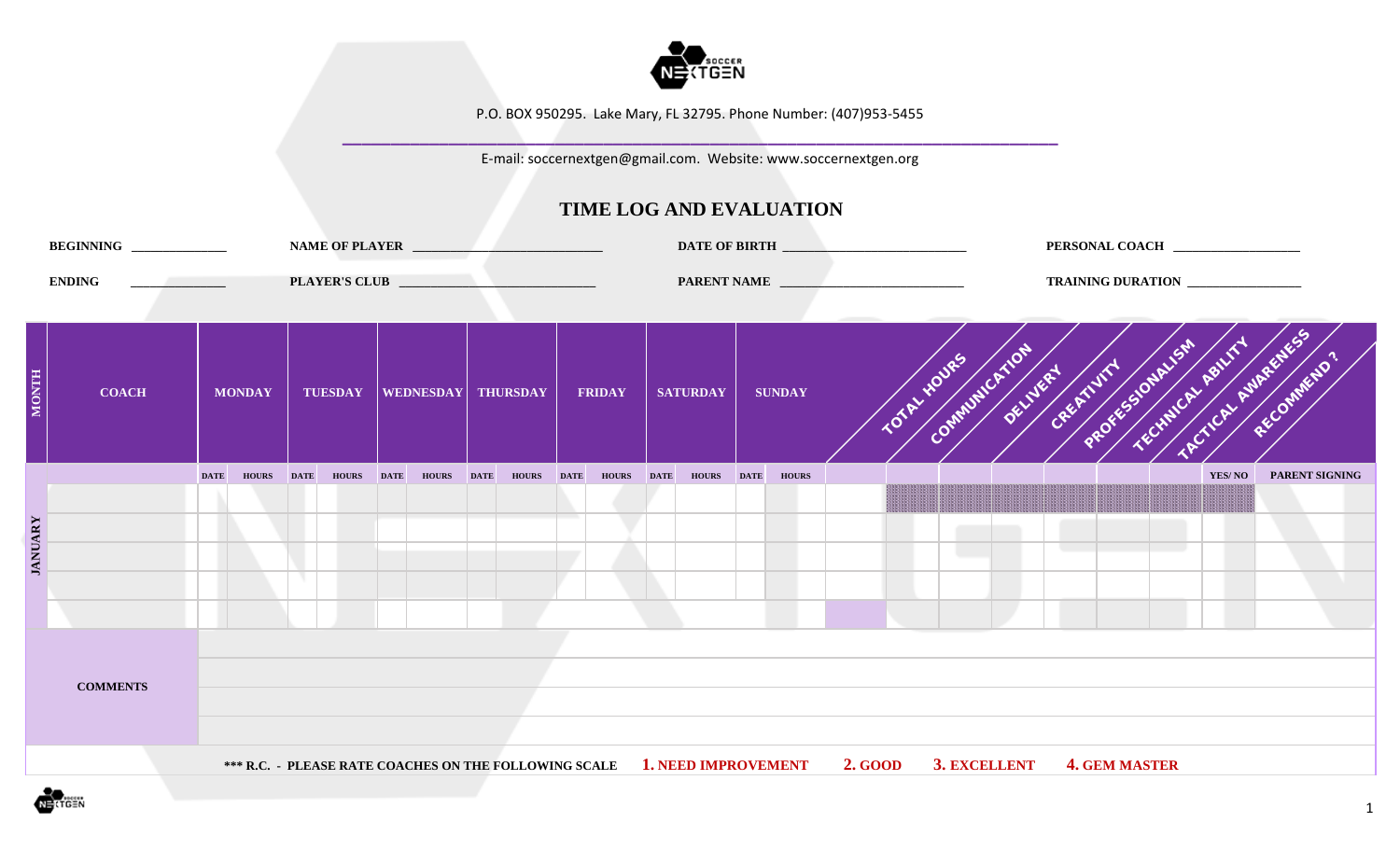

**\_\_\_\_\_\_\_\_\_\_\_\_\_\_\_\_\_\_\_\_\_\_\_\_\_\_\_\_\_\_\_\_\_\_\_\_\_\_\_\_\_\_\_\_\_\_\_\_\_\_\_\_\_\_\_\_\_\_\_\_\_\_\_\_\_\_\_\_\_\_\_\_\_\_** E-mail: soccernextgen@gmail.com. Website: www.soccernextgen.org

|              | BEGINNING ______________ |                                |               |             |                |             |                      |             | NAME OF PLAYER |               |             |                                                                           |             |               |                |             |                                                             |  |                      | PERSONAL COACH _________________ |                       |  |
|--------------|--------------------------|--------------------------------|---------------|-------------|----------------|-------------|----------------------|-------------|----------------|---------------|-------------|---------------------------------------------------------------------------|-------------|---------------|----------------|-------------|-------------------------------------------------------------|--|----------------------|----------------------------------|-----------------------|--|
|              | <b>ENDING</b>            | and the company of the company |               |             |                |             |                      |             |                |               |             | PARENT NAME                                                               |             |               |                |             |                                                             |  |                      | TRAINING DURATION                |                       |  |
| <b>MONTH</b> | <b>COACH</b>             |                                | <b>MONDAY</b> |             | <b>TUESDAY</b> |             | WEDNESDAY   THURSDAY |             |                | <b>FRIDAY</b> |             | <b>SATURDAY</b>                                                           |             | <b>SUNDAY</b> |                | TOTAL MOVES | <b>DESCRIPTION OF PROPERTY AND MANUSCRIPTION AND REALLY</b> |  |                      | SCALCAL ASIABILITY               | Reconnector?          |  |
|              |                          | <b>DATE</b>                    | <b>HOURS</b>  | <b>DATE</b> | <b>HOURS</b>   | <b>DATE</b> | <b>HOURS</b>         | <b>DATE</b> | HOURS DATE     | <b>HOURS</b>  | <b>DATE</b> | <b>HOURS</b>                                                              | <b>DATE</b> | <b>HOURS</b>  |                |             |                                                             |  |                      | YES/NO                           | <b>PARENT SIGNING</b> |  |
| FEBURARY     | <b>COMMENTS</b>          |                                |               |             |                |             |                      |             |                |               |             |                                                                           |             |               |                |             |                                                             |  |                      |                                  |                       |  |
|              |                          |                                |               |             |                |             |                      |             |                |               |             | *** R.C. - PLEASE RATE COACHES ON THE FOLLOWING SCALE 1. NEED IMPROVEMENT |             |               | <b>2. GOOD</b> |             | 3. EXCELLENT                                                |  | <b>4. GEM MASTER</b> |                                  |                       |  |

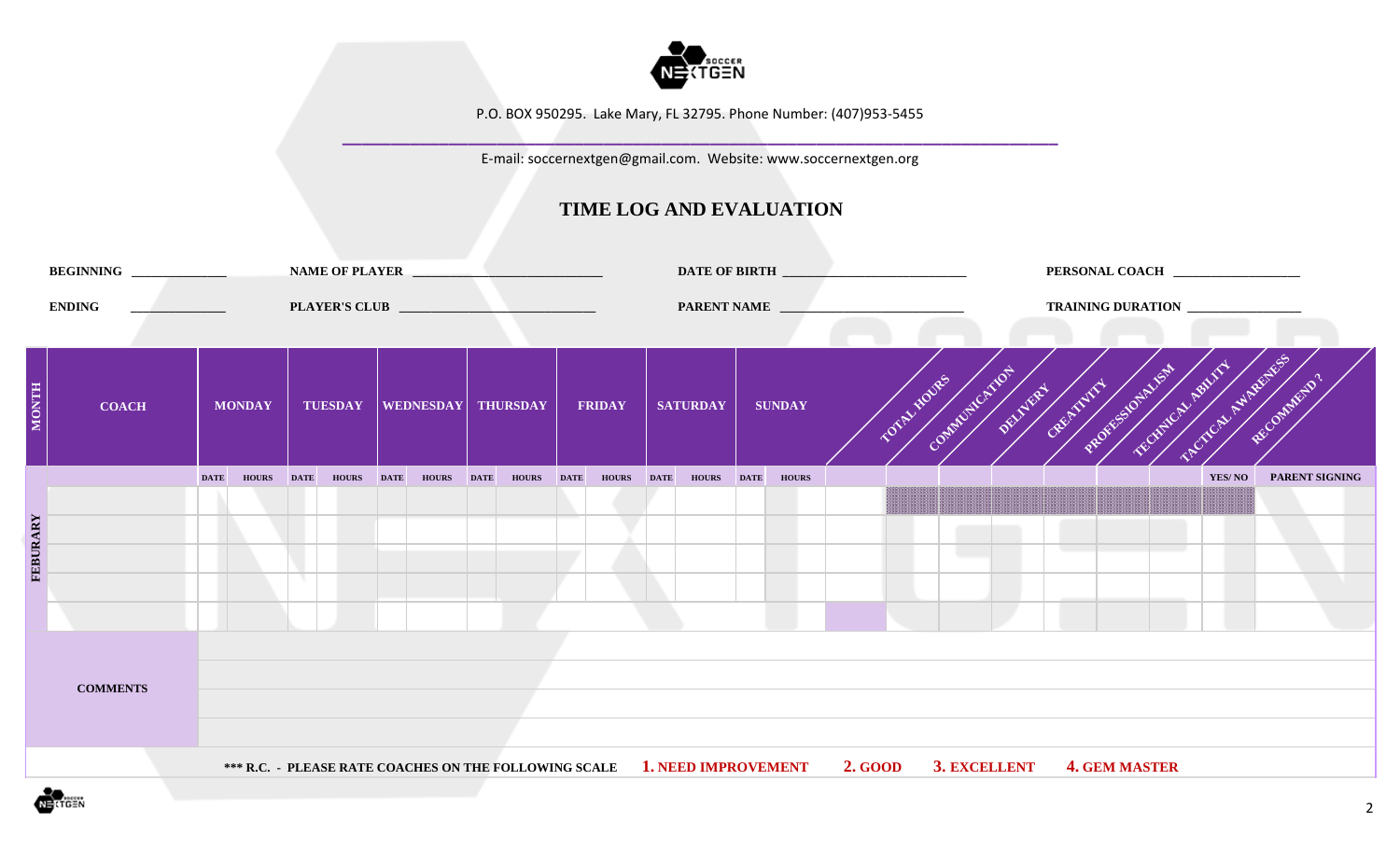

**\_\_\_\_\_\_\_\_\_\_\_\_\_\_\_\_\_\_\_\_\_\_\_\_\_\_\_\_\_\_\_\_\_\_\_\_\_\_\_\_\_\_\_\_\_\_\_\_\_\_\_\_\_\_\_\_\_\_\_\_\_\_\_\_\_\_\_\_\_\_\_\_\_\_** E-mail: soccernextgen@gmail.com. Website: www.soccernextgen.org

|              | BEGINNING ______________ |                                |               |             |                   |                           |              |             | NAME OF PLAYER    |               |                                                                           |             |               |                |            |              |                      |                                             | PERSONAL COACH ________________   |                       |  |
|--------------|--------------------------|--------------------------------|---------------|-------------|-------------------|---------------------------|--------------|-------------|-------------------|---------------|---------------------------------------------------------------------------|-------------|---------------|----------------|------------|--------------|----------------------|---------------------------------------------|-----------------------------------|-----------------------|--|
|              | <b>ENDING</b>            | and the company of the company |               |             |                   |                           |              |             |                   |               | PARENT NAME                                                               |             |               |                |            |              |                      |                                             | TRAINING DURATION _______________ |                       |  |
| <b>MONTH</b> | <b>COACH</b>             |                                | <b>MONDAY</b> |             | <b>TUESDAY</b>    | <b>WEDNESDAY THURSDAY</b> |              |             |                   | <b>FRIDAY</b> | <b>SATURDAY</b>                                                           |             | <b>SUNDAY</b> |                | TOTALIDUES |              |                      | DOMESTIC TRIVES OF THE REPORT OF THE OWNER. | SOUCIL ISLANDS                    | RECOMMENTS .          |  |
|              |                          | <b>DATE</b>                    | <b>HOURS</b>  | <b>DATE</b> | <b>HOURS</b> DATE |                           | <b>HOURS</b> | <b>DATE</b> | <b>HOURS</b> DATE | HOURS DATE    | <b>HOURS</b>                                                              | <b>DATE</b> | <b>HOURS</b>  |                |            |              |                      |                                             | YES/NO                            | <b>PARENT SIGNING</b> |  |
| <b>MARCH</b> |                          |                                |               |             |                   |                           |              |             |                   |               |                                                                           |             |               |                |            |              |                      |                                             |                                   |                       |  |
|              | <b>COMMENTS</b>          |                                |               |             |                   |                           |              |             |                   |               |                                                                           |             |               |                |            |              |                      |                                             |                                   |                       |  |
|              |                          |                                |               |             |                   |                           |              |             |                   |               | *** R.C. - PLEASE RATE COACHES ON THE FOLLOWING SCALE 1. NEED IMPROVEMENT |             |               | <b>2. GOOD</b> |            | 3. EXCELLENT | <b>4. GEM MASTER</b> |                                             |                                   |                       |  |

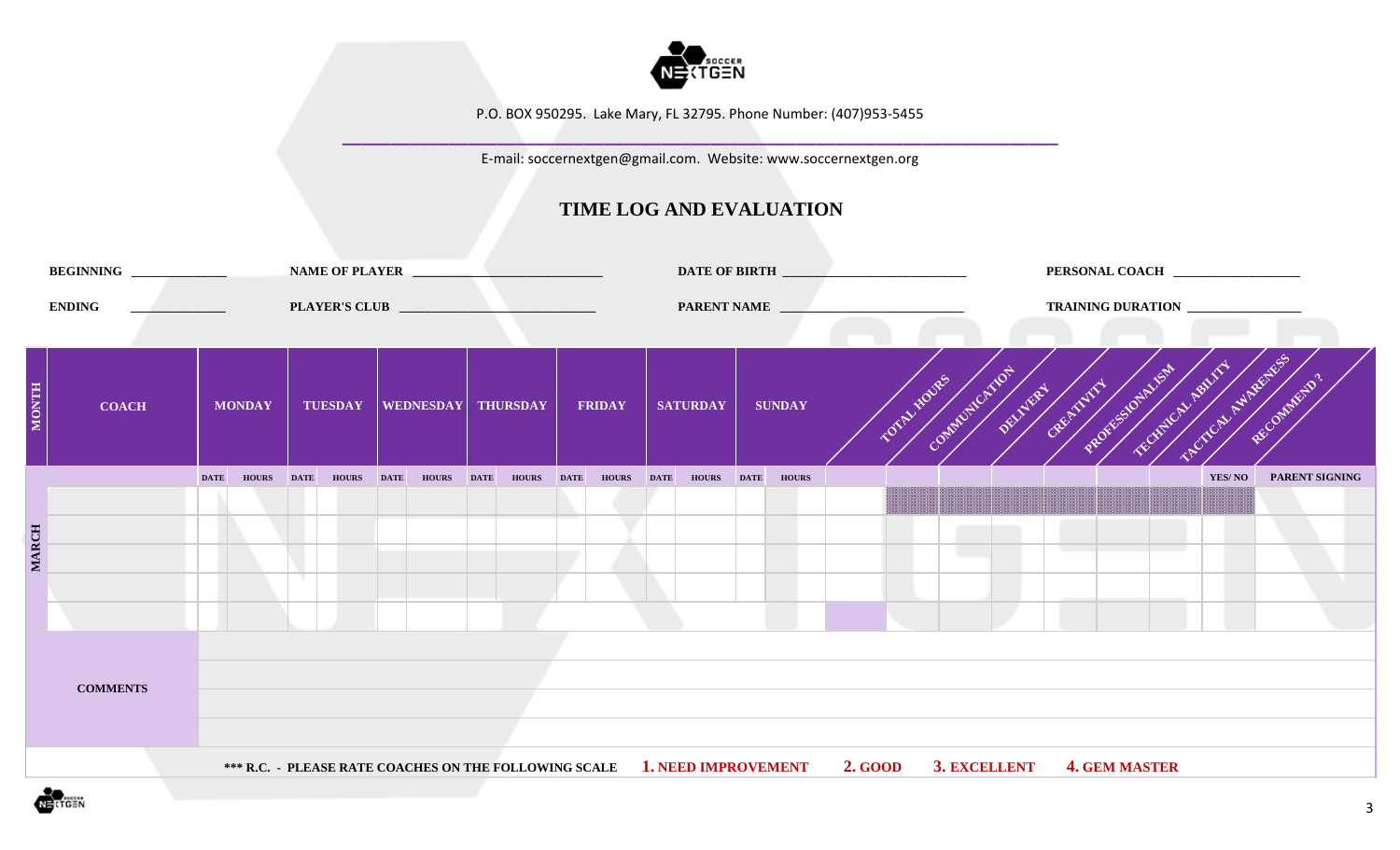

**\_\_\_\_\_\_\_\_\_\_\_\_\_\_\_\_\_\_\_\_\_\_\_\_\_\_\_\_\_\_\_\_\_\_\_\_\_\_\_\_\_\_\_\_\_\_\_\_\_\_\_\_\_\_\_\_\_\_\_\_\_\_\_\_\_\_\_\_\_\_\_\_\_\_** E-mail: soccernextgen@gmail.com. Website: www.soccernextgen.org

|                      | BEGINNING ______________ |                                 |               |             |                   |                   | NAME OF PLAYER                 |                   |                                                                                                |               |             |  |  |                      | PERSONAL COACH _________________                                               |                       |
|----------------------|--------------------------|---------------------------------|---------------|-------------|-------------------|-------------------|--------------------------------|-------------------|------------------------------------------------------------------------------------------------|---------------|-------------|--|--|----------------------|--------------------------------------------------------------------------------|-----------------------|
|                      | <b>ENDING</b>            | the contract of the contract of |               |             |                   |                   |                                |                   | PARENT NAME                                                                                    |               |             |  |  |                      | TRAINING DURATION _______________                                              |                       |
| <b>MONTH</b>         | <b>COACH</b>             |                                 | <b>MONDAY</b> |             |                   |                   | TUESDAY   WEDNESDAY   THURSDAY | <b>FRIDAY</b>     | <b>SATURDAY</b>                                                                                | <b>SUNDAY</b> | TOTAL HOURS |  |  |                      | SCALCAL ANDERSES<br><b>DRAWING AND THE REGISTER OF A REGISTER AND REGISTER</b> | RECOMMENTS .          |
|                      |                          | <b>DATE</b>                     | <b>HOURS</b>  | <b>DATE</b> | <b>HOURS</b> DATE | <b>HOURS</b> DATE | <b>HOURS</b> DATE              | <b>HOURS</b> DATE | <b>HOURS</b> DATE                                                                              | <b>HOURS</b>  |             |  |  |                      | YES/NO                                                                         | <b>PARENT SIGNING</b> |
| $\Delta \text{PEIL}$ |                          |                                 |               |             |                   |                   |                                |                   |                                                                                                |               |             |  |  |                      |                                                                                |                       |
|                      | <b>COMMENTS</b>          |                                 |               |             |                   |                   |                                |                   |                                                                                                |               |             |  |  |                      |                                                                                |                       |
|                      |                          |                                 |               |             |                   |                   |                                |                   | *** R.C. - PLEASE RATE COACHES ON THE FOLLOWING SCALE 1. NEED IMPROVEMENT 2. GOOD 3. EXCELLENT |               |             |  |  | <b>4. GEM MASTER</b> |                                                                                |                       |

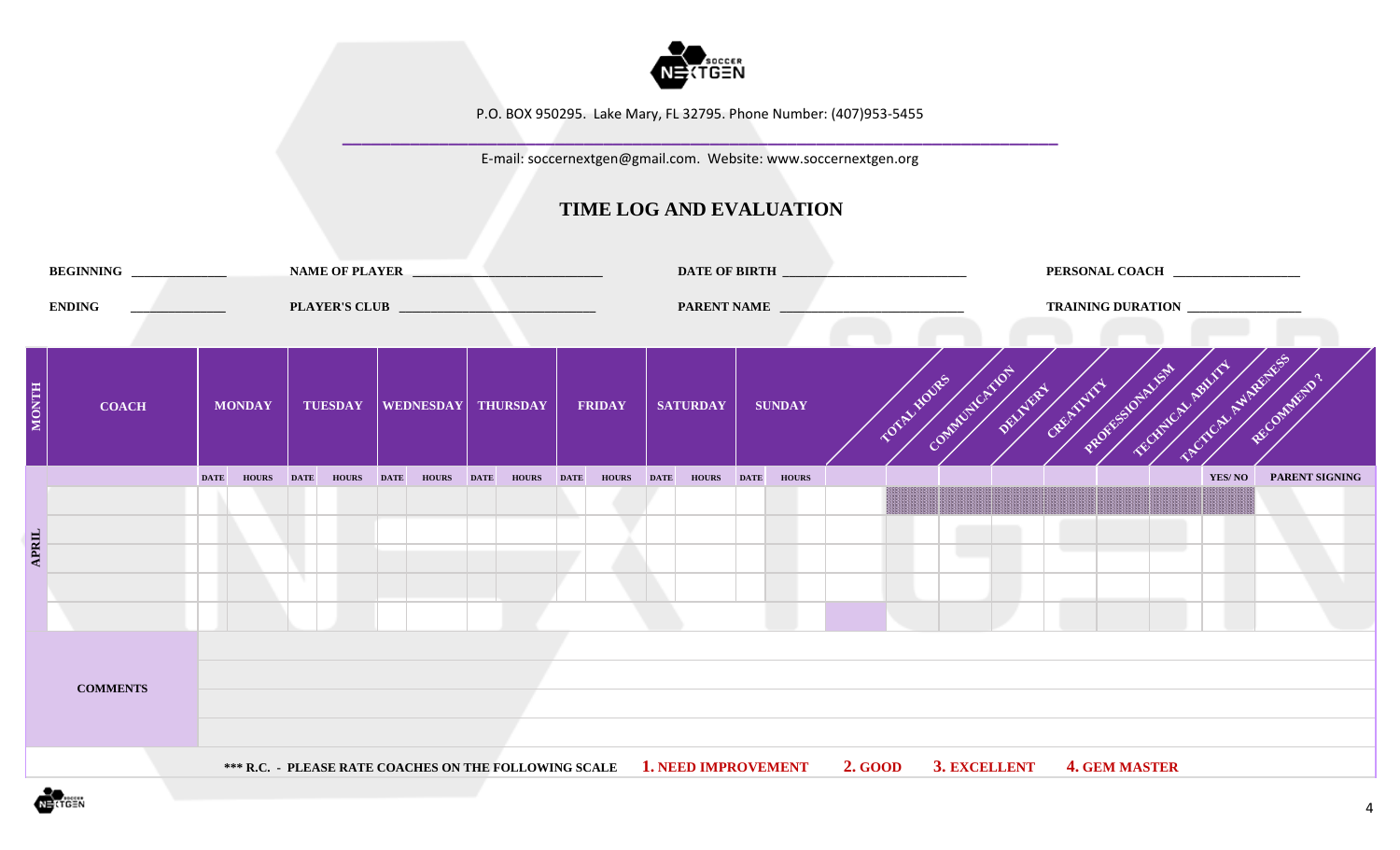

**\_\_\_\_\_\_\_\_\_\_\_\_\_\_\_\_\_\_\_\_\_\_\_\_\_\_\_\_\_\_\_\_\_\_\_\_\_\_\_\_\_\_\_\_\_\_\_\_\_\_\_\_\_\_\_\_\_\_\_\_\_\_\_\_\_\_\_\_\_\_\_\_\_\_** E-mail: soccernextgen@gmail.com. Website: www.soccernextgen.org

|              | BEGINNING ______________ |                               |               |             | NAME OF PLAYER    |            |                      |               |             |                   |               |                                                                                   |             |                                                         |                      | PERSONAL COACH _________________ |                       |  |
|--------------|--------------------------|-------------------------------|---------------|-------------|-------------------|------------|----------------------|---------------|-------------|-------------------|---------------|-----------------------------------------------------------------------------------|-------------|---------------------------------------------------------|----------------------|----------------------------------|-----------------------|--|
|              | <b>ENDING</b>            | the company of the company of |               |             |                   |            |                      |               |             | PARENT NAME       |               |                                                                                   |             |                                                         |                      | TRAINING DURATION                |                       |  |
| <b>MONTH</b> | <b>COACH</b>             |                               | <b>MONDAY</b> |             | <b>TUESDAY</b>    |            | WEDNESDAY   THURSDAY | <b>FRIDAY</b> |             | <b>SATURDAY</b>   | <b>SUNDAY</b> |                                                                                   | TOTAL HOURS | Communication of the communication of the communication |                      | SCALCAL ASIADORES                | Recommends.           |  |
|              |                          | <b>DATE</b>                   | <b>HOURS</b>  | <b>DATE</b> | <b>HOURS</b> DATE | HOURS DATE | HOURS DATE           | <b>HOURS</b>  | <b>DATE</b> | <b>HOURS</b> DATE | <b>HOURS</b>  |                                                                                   |             |                                                         |                      | YES/NO                           | <b>PARENT SIGNING</b> |  |
| <b>MAY</b>   |                          |                               |               |             |                   |            |                      |               |             |                   |               |                                                                                   |             |                                                         |                      |                                  |                       |  |
|              | <b>COMMENTS</b>          |                               |               |             |                   |            |                      |               |             |                   |               |                                                                                   |             |                                                         |                      |                                  |                       |  |
|              |                          |                               |               |             |                   |            |                      |               |             |                   |               | *** R.C. - PLEASE RATE COACHES ON THE FOLLOWING SCALE 1. NEED IMPROVEMENT 2. GOOD |             | 3. EXCELLENT                                            | <b>4. GEM MASTER</b> |                                  |                       |  |

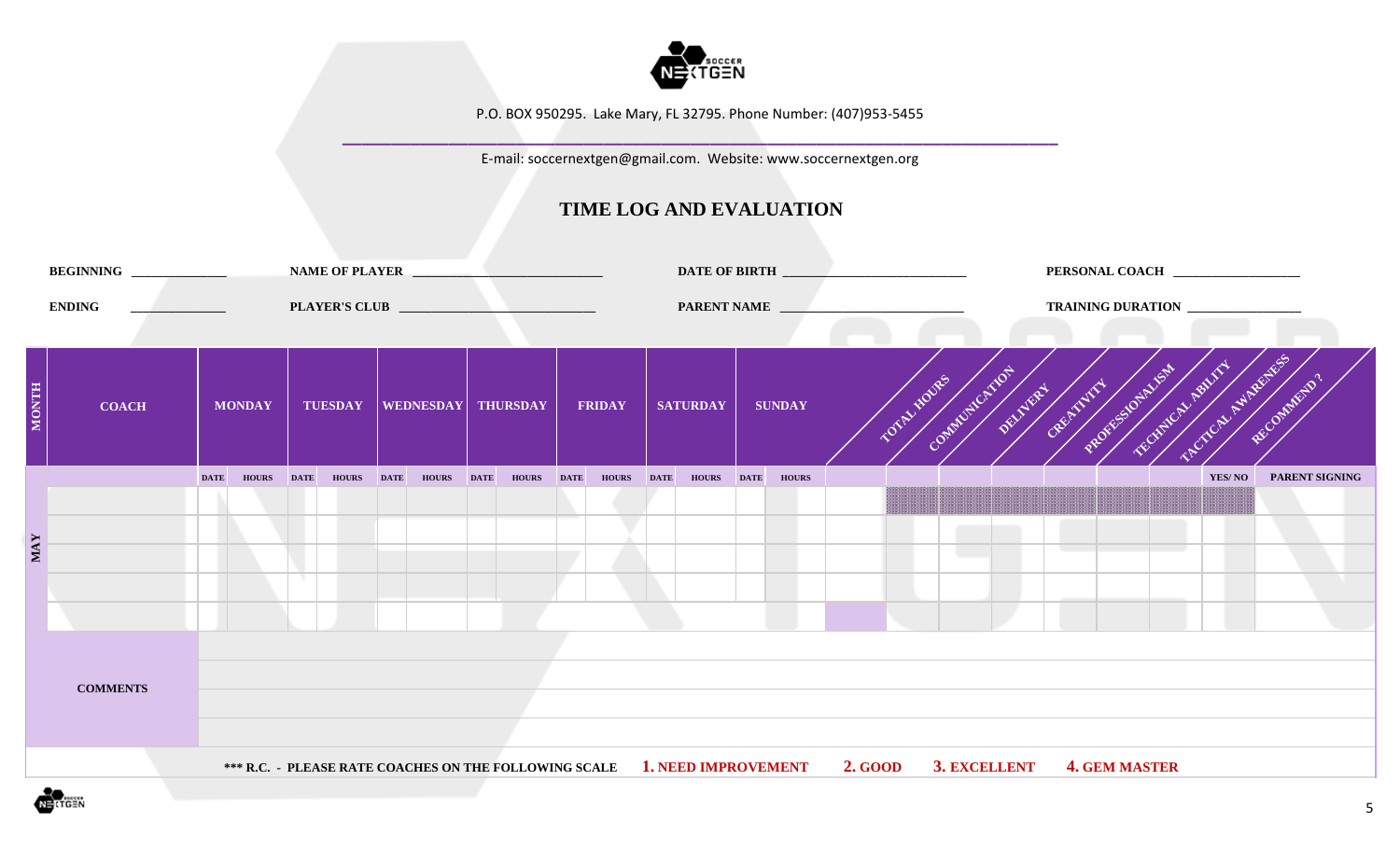

**\_\_\_\_\_\_\_\_\_\_\_\_\_\_\_\_\_\_\_\_\_\_\_\_\_\_\_\_\_\_\_\_\_\_\_\_\_\_\_\_\_\_\_\_\_\_\_\_\_\_\_\_\_\_\_\_\_\_\_\_\_\_\_\_\_\_\_\_\_\_\_\_\_\_** E-mail: soccernextgen@gmail.com. Website: www.soccernextgen.org

|              | BEGINNING _____________ |                                   |               |              |             |                   |                   | NAME OF PLAYER                 |               |                   |               |                                                                                                |  |  |                      |                                                   |                       |  |
|--------------|-------------------------|-----------------------------------|---------------|--------------|-------------|-------------------|-------------------|--------------------------------|---------------|-------------------|---------------|------------------------------------------------------------------------------------------------|--|--|----------------------|---------------------------------------------------|-----------------------|--|
|              | <b>ENDING</b>           | the control of the control of the |               |              |             |                   |                   |                                |               | PARENT NAME       |               |                                                                                                |  |  |                      | TRAINING DURATION ______________                  |                       |  |
| <b>MONTH</b> | <b>COACH</b>            |                                   | <b>MONDAY</b> |              |             |                   |                   | TUESDAY   WEDNESDAY   THURSDAY | <b>FRIDAY</b> | <b>SATURDAY</b>   | <b>SUNDAY</b> | TOTAL MOVIES                                                                                   |  |  |                      | COMMUNICATION OF REAL AND DESCRIPTION OF PROPERTY | RECOMMEND ?           |  |
|              |                         | <b>DATE</b>                       |               | <b>HOURS</b> | <b>DATE</b> | <b>HOURS</b> DATE | <b>HOURS</b> DATE | <b>HOURS</b> DATE              | HOURS DATE    | <b>HOURS</b> DATE | <b>HOURS</b>  |                                                                                                |  |  |                      | YES/NO                                            | <b>PARENT SIGNING</b> |  |
| <b>JUNE</b>  | <b>COMMENTS</b>         |                                   |               |              |             |                   |                   |                                |               |                   |               |                                                                                                |  |  |                      |                                                   |                       |  |
|              |                         |                                   |               |              |             |                   |                   |                                |               |                   |               |                                                                                                |  |  |                      |                                                   |                       |  |
|              |                         |                                   |               |              |             |                   |                   |                                |               |                   |               | *** R.C. - PLEASE RATE COACHES ON THE FOLLOWING SCALE 1. NEED IMPROVEMENT 2. GOOD 3. EXCELLENT |  |  | <b>4. GEM MASTER</b> |                                                   |                       |  |

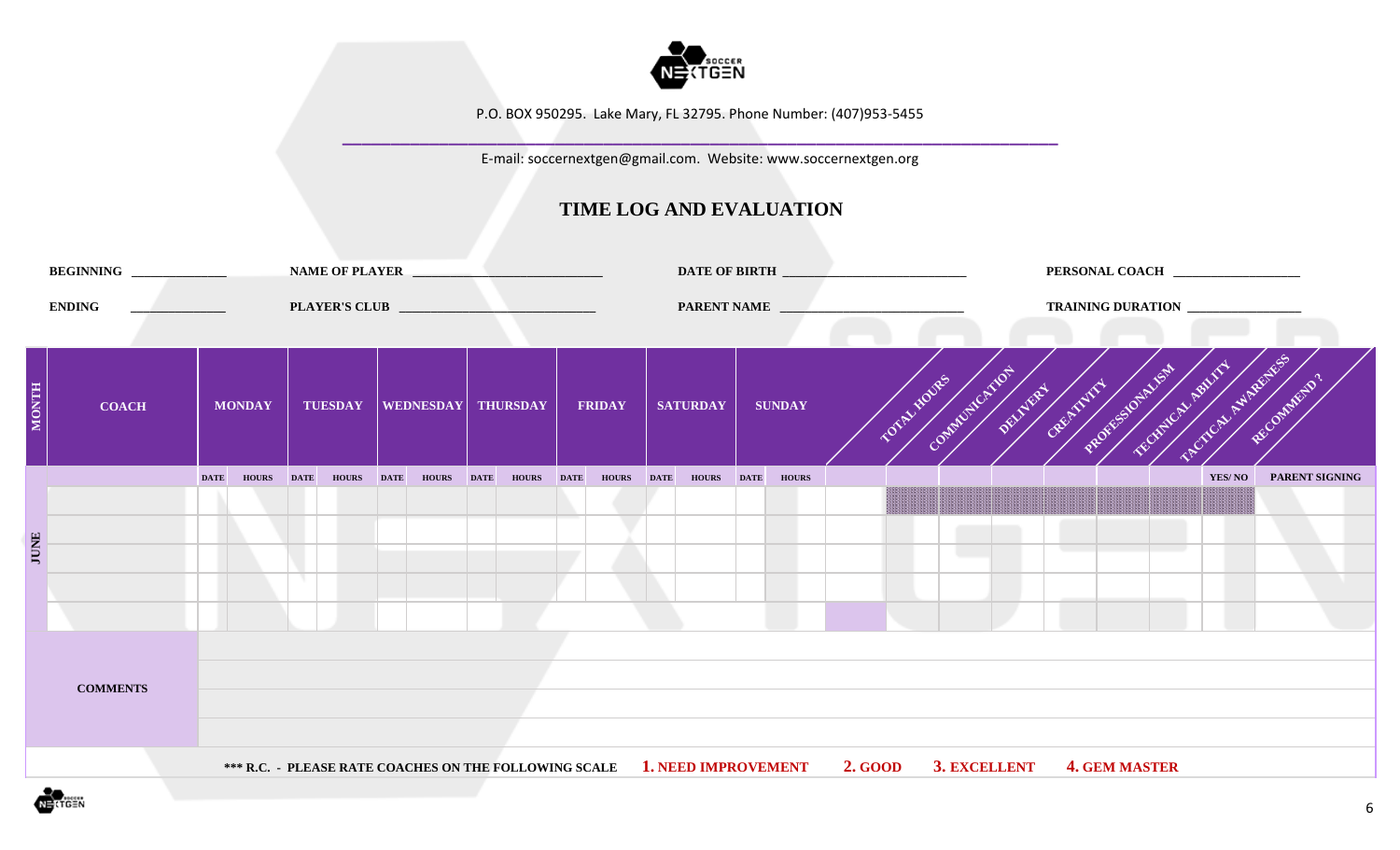

**\_\_\_\_\_\_\_\_\_\_\_\_\_\_\_\_\_\_\_\_\_\_\_\_\_\_\_\_\_\_\_\_\_\_\_\_\_\_\_\_\_\_\_\_\_\_\_\_\_\_\_\_\_\_\_\_\_\_\_\_\_\_\_\_\_\_\_\_\_\_\_\_\_\_** E-mail: soccernextgen@gmail.com. Website: www.soccernextgen.org

|              |                 |                              |               |             |                |             |              |             | NAME OF PLAYER       |               |                                                                           |             |               |                      |             |  |  |                      |                                                                         |                       |  |
|--------------|-----------------|------------------------------|---------------|-------------|----------------|-------------|--------------|-------------|----------------------|---------------|---------------------------------------------------------------------------|-------------|---------------|----------------------|-------------|--|--|----------------------|-------------------------------------------------------------------------|-----------------------|--|
|              | <b>ENDING</b>   | the company's company's com- |               |             |                |             |              |             |                      |               | PARENT NAME                                                               |             |               |                      |             |  |  |                      | TRAINING DURATION                                                       |                       |  |
| <b>HINOM</b> | <b>COACH</b>    |                              | <b>MONDAY</b> |             | <b>TUESDAY</b> |             |              |             | WEDNESDAY   THURSDAY | <b>FRIDAY</b> | <b>SATURDAY</b>                                                           |             | <b>SUNDAY</b> |                      | TOTAL MOVES |  |  |                      | STOCK AVAILABLE S<br>COMMUNICATION OF THE TWO WAS TO BOOM OF THE OWNER. | RECOMMENTS .          |  |
|              |                 | <b>DATE</b>                  | <b>HOURS</b>  | <b>DATE</b> | <b>HOURS</b>   | <b>DATE</b> | <b>HOURS</b> | <b>DATE</b> | HOURS DATE           | HOURS DATE    | <b>HOURS</b>                                                              | <b>DATE</b> | <b>HOURS</b>  |                      |             |  |  |                      | YES/NO                                                                  | <b>PARENT SIGNING</b> |  |
| <b>IULY</b>  |                 |                              |               |             |                |             |              |             |                      |               |                                                                           |             |               |                      |             |  |  |                      |                                                                         |                       |  |
|              | <b>COMMENTS</b> |                              |               |             |                |             |              |             |                      |               |                                                                           |             |               |                      |             |  |  |                      |                                                                         |                       |  |
|              |                 |                              |               |             |                |             |              |             |                      |               | *** R.C. - PLEASE RATE COACHES ON THE FOLLOWING SCALE 1. NEED IMPROVEMENT |             |               | 2. GOOD 3. EXCELLENT |             |  |  | <b>4. GEM MASTER</b> |                                                                         |                       |  |

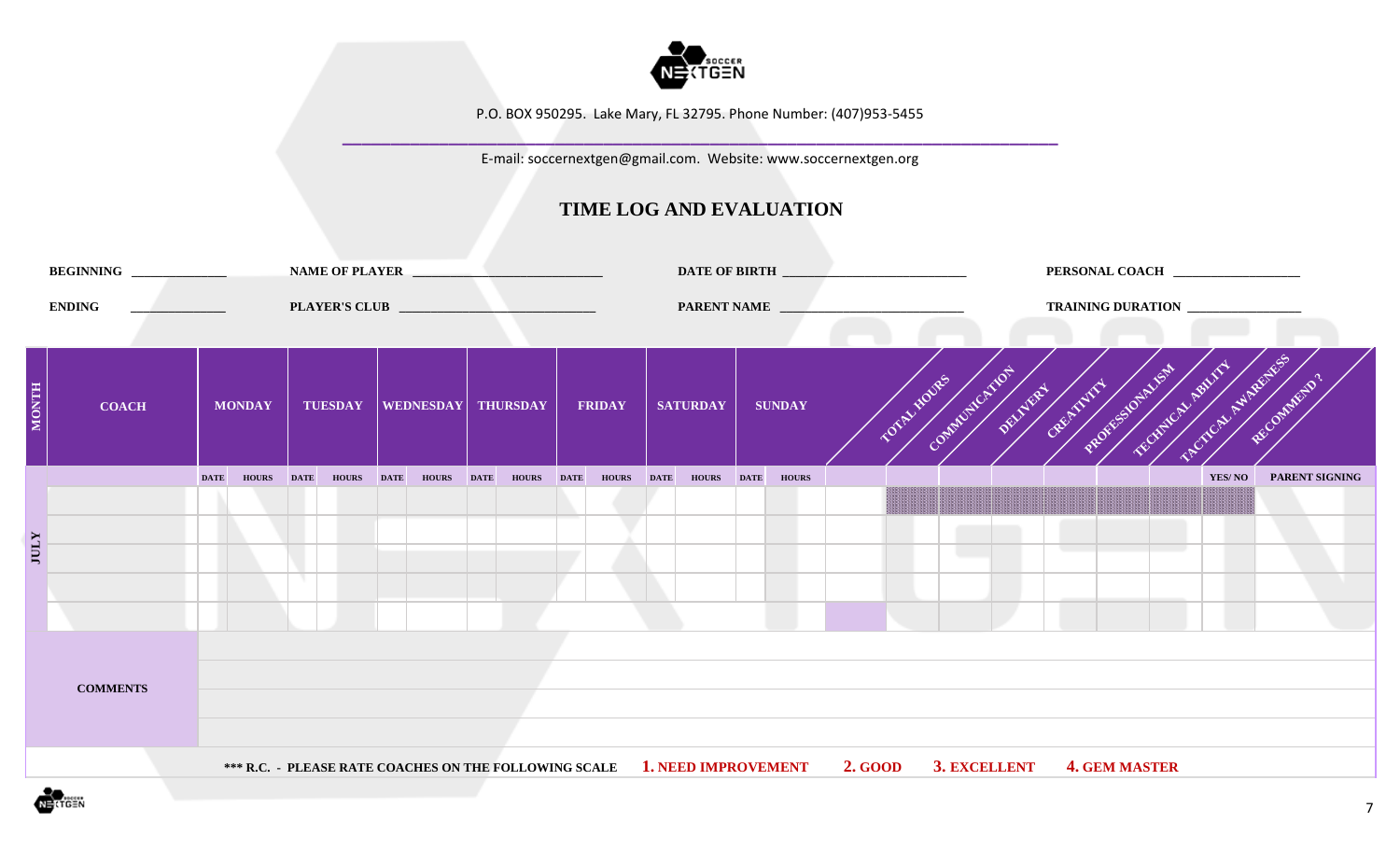

**\_\_\_\_\_\_\_\_\_\_\_\_\_\_\_\_\_\_\_\_\_\_\_\_\_\_\_\_\_\_\_\_\_\_\_\_\_\_\_\_\_\_\_\_\_\_\_\_\_\_\_\_\_\_\_\_\_\_\_\_\_\_\_\_\_\_\_\_\_\_\_\_\_\_** E-mail: soccernextgen@gmail.com. Website: www.soccernextgen.org

|               | BEGINNING ______________ |                                                     |               |             |                   |              | NAME OF PLAYER                                                            |                   | DATE OF BIRTH      |             |               | PERSONAL COACH _________________                                                   |
|---------------|--------------------------|-----------------------------------------------------|---------------|-------------|-------------------|--------------|---------------------------------------------------------------------------|-------------------|--------------------|-------------|---------------|------------------------------------------------------------------------------------|
|               | <b>ENDING</b>            | <u> 1999 - Jan Barbara Barat, politik politik (</u> |               |             |                   |              |                                                                           |                   | <b>PARENT NAME</b> |             |               | TRAINING DURATION ____________                                                     |
| <b>MONTH</b>  | <b>COACH</b>             |                                                     | <b>MONDAY</b> |             | <b>TUESDAY</b>    |              | WEDNESDAY THURSDAY                                                        | <b>FRIDAY</b>     | <b>SATURDAY</b>    |             | <b>SUNDAY</b> | CALINDRATION OF THE RIVER OF A CALINDARY AND RECORD<br>RECOMMEND'.<br>TOTAL MOVIES |
|               |                          | <b>DATE</b>                                         | <b>HOURS</b>  | <b>DATE</b> | <b>HOURS</b> DATE | <b>HOURS</b> | <b>DATE</b><br><b>HOURS</b> DATE                                          | <b>HOURS</b> DATE | <b>HOURS</b>       | <b>DATE</b> | <b>HOURS</b>  | <b>PARENT SIGNING</b><br>YES/NO                                                    |
| <b>AUGUST</b> | <b>COMMENTS</b>          |                                                     |               |             |                   |              |                                                                           |                   |                    |             |               |                                                                                    |
|               |                          |                                                     |               |             |                   |              | *** R.C. - PLEASE RATE COACHES ON THE FOLLOWING SCALE 1. NEED IMPROVEMENT |                   |                    |             |               | <b>2. GOOD</b><br>3. EXCELLENT<br><b>4. GEM MASTER</b>                             |

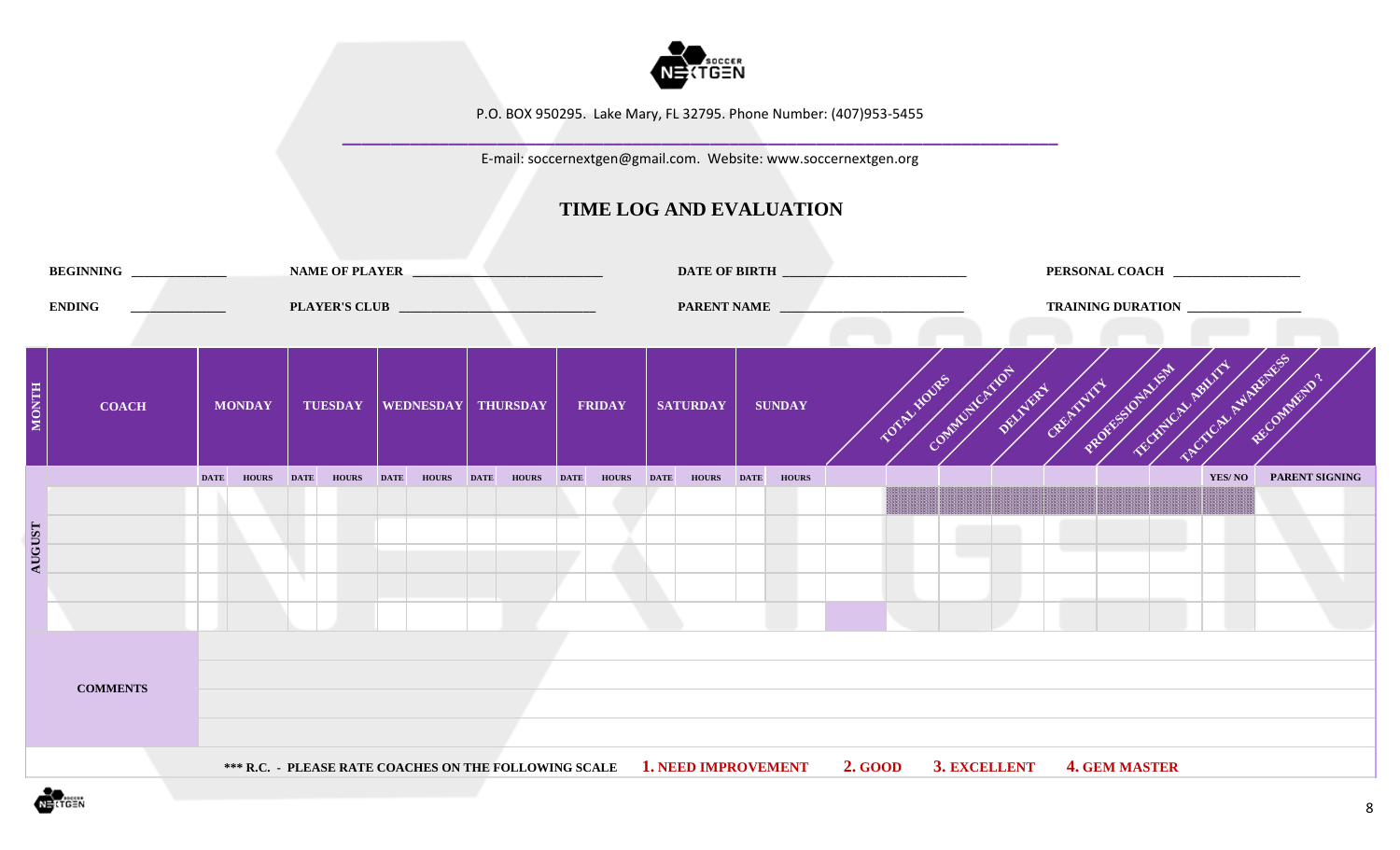

**\_\_\_\_\_\_\_\_\_\_\_\_\_\_\_\_\_\_\_\_\_\_\_\_\_\_\_\_\_\_\_\_\_\_\_\_\_\_\_\_\_\_\_\_\_\_\_\_\_\_\_\_\_\_\_\_\_\_\_\_\_\_\_\_\_\_\_\_\_\_\_\_\_\_** E-mail: soccernextgen@gmail.com. Website: www.soccernextgen.org

|                  | BEGINNING ______________ |                                   |               |             |                      |              | NAME OF PLAYER                                                                                                        |                   |                   |  | DATE OF BIRTH      |             |               |                |            |              |  |  |                      | PERSONAL COACH _________________                    |                       |  |
|------------------|--------------------------|-----------------------------------|---------------|-------------|----------------------|--------------|-----------------------------------------------------------------------------------------------------------------------|-------------------|-------------------|--|--------------------|-------------|---------------|----------------|------------|--------------|--|--|----------------------|-----------------------------------------------------|-----------------------|--|
|                  | <b>ENDING</b>            | the company of the company of the |               |             | <b>PLAYER'S CLUB</b> |              | <u> 2000 - Jan James James Jan James James Jan James James Jan James James Jan James James Jan Jan James James Ja</u> |                   |                   |  | <b>PARENT NAME</b> |             |               |                |            |              |  |  |                      | TRAINING DURATION ____________                      |                       |  |
| <b>MONTH</b>     | <b>COACH</b>             |                                   | <b>MONDAY</b> |             | <b>TUESDAY</b>       |              | WEDNESDAY THURSDAY                                                                                                    |                   | <b>FRIDAY</b>     |  | <b>SATURDAY</b>    |             | <b>SUNDAY</b> |                | TOTALIDUES |              |  |  |                      | CALINDRATION OF THE RIVER OF A CALINDARY AND RECORD | RECOMMEND'.           |  |
|                  |                          | <b>DATE</b>                       | <b>HOURS</b>  | <b>DATE</b> | <b>HOURS</b> DATE    | <b>HOURS</b> | <b>DATE</b>                                                                                                           | <b>HOURS</b> DATE | <b>HOURS</b> DATE |  | <b>HOURS</b>       | <b>DATE</b> | <b>HOURS</b>  |                |            |              |  |  |                      | YES/NO                                              | <b>PARENT SIGNING</b> |  |
|                  |                          |                                   |               |             |                      |              |                                                                                                                       |                   |                   |  |                    |             |               |                |            |              |  |  |                      |                                                     |                       |  |
| <b>SEPTEMBER</b> |                          |                                   |               |             |                      |              |                                                                                                                       |                   |                   |  |                    |             |               |                |            |              |  |  |                      |                                                     |                       |  |
|                  |                          |                                   |               |             |                      |              |                                                                                                                       |                   |                   |  |                    |             |               |                |            |              |  |  |                      |                                                     |                       |  |
|                  |                          |                                   |               |             |                      |              |                                                                                                                       |                   |                   |  |                    |             |               |                |            |              |  |  |                      |                                                     |                       |  |
|                  |                          |                                   |               |             |                      |              |                                                                                                                       |                   |                   |  |                    |             |               |                |            |              |  |  |                      |                                                     |                       |  |
|                  | <b>COMMENTS</b>          |                                   |               |             |                      |              |                                                                                                                       |                   |                   |  |                    |             |               |                |            |              |  |  |                      |                                                     |                       |  |
|                  |                          |                                   |               |             |                      |              |                                                                                                                       |                   |                   |  |                    |             |               |                |            |              |  |  |                      |                                                     |                       |  |
|                  |                          |                                   |               |             |                      |              |                                                                                                                       |                   |                   |  |                    |             |               |                |            |              |  |  |                      |                                                     |                       |  |
|                  |                          |                                   |               |             |                      |              | *** R.C. - PLEASE RATE COACHES ON THE FOLLOWING SCALE 1. NEED IMPROVEMENT                                             |                   |                   |  |                    |             |               | <b>2. GOOD</b> |            | 3. EXCELLENT |  |  | <b>4. GEM MASTER</b> |                                                     |                       |  |

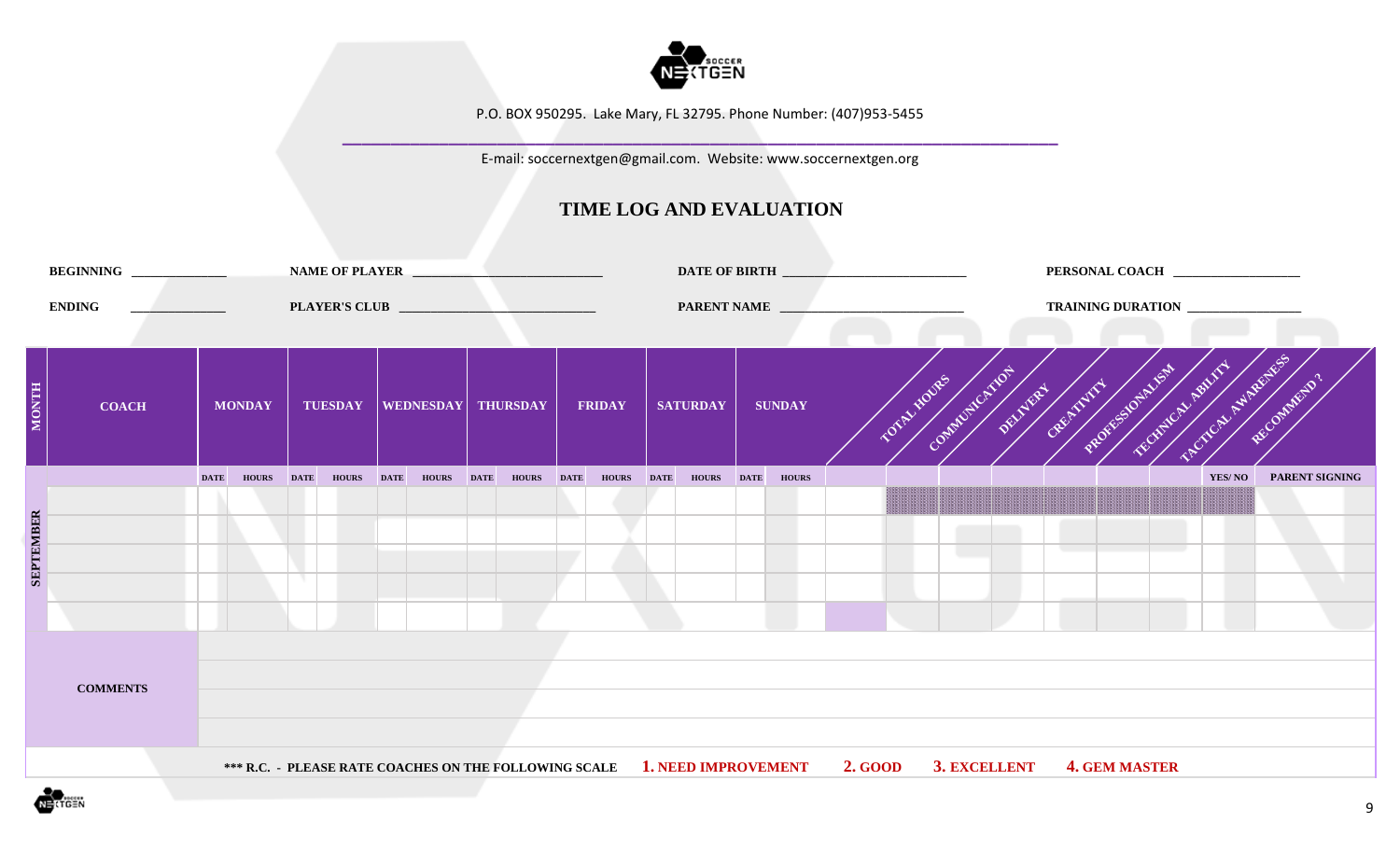

**\_\_\_\_\_\_\_\_\_\_\_\_\_\_\_\_\_\_\_\_\_\_\_\_\_\_\_\_\_\_\_\_\_\_\_\_\_\_\_\_\_\_\_\_\_\_\_\_\_\_\_\_\_\_\_\_\_\_\_\_\_\_\_\_\_\_\_\_\_\_\_\_\_\_** E-mail: soccernextgen@gmail.com. Website: www.soccernextgen.org

|                | BEGINNING _____________ |                                |               |             |                   |                           |             | NAME OF PLAYER    |                   |                 |             |               |                                                                                                |             |                                              |                      | PERSONAL COACH ________________ |                       |
|----------------|-------------------------|--------------------------------|---------------|-------------|-------------------|---------------------------|-------------|-------------------|-------------------|-----------------|-------------|---------------|------------------------------------------------------------------------------------------------|-------------|----------------------------------------------|----------------------|---------------------------------|-----------------------|
|                | <b>ENDING</b>           | the property of the control of |               |             |                   |                           |             |                   |                   | PARENT NAME     |             |               |                                                                                                |             |                                              |                      |                                 |                       |
| <b>MONTH</b>   | <b>COACH</b>            |                                | <b>MONDAY</b> |             | <b>TUESDAY</b>    | <b>WEDNESDAY THURSDAY</b> |             |                   | <b>FRIDAY</b>     | <b>SATURDAY</b> |             | <b>SUNDAY</b> |                                                                                                | TOTAL MOVES | DOMESTIC TRIVES OF THE REPORT OF THE POST OF |                      | <b>SECTION MARKETS</b>          | RECOMMENTS .          |
|                |                         | <b>DATE</b>                    | <b>HOURS</b>  | <b>DATE</b> | <b>HOURS</b> DATE | <b>HOURS</b>              | <b>DATE</b> | <b>HOURS</b> DATE | <b>HOURS</b> DATE | <b>HOURS</b>    | <b>DATE</b> | <b>HOURS</b>  |                                                                                                |             |                                              |                      | YES/NO                          | <b>PARENT SIGNING</b> |
| <b>OCTOBER</b> |                         |                                |               |             |                   |                           |             |                   |                   |                 |             |               |                                                                                                |             |                                              |                      |                                 |                       |
|                | <b>COMMENTS</b>         |                                |               |             |                   |                           |             |                   |                   |                 |             |               |                                                                                                |             |                                              |                      |                                 |                       |
|                |                         |                                |               |             |                   |                           |             |                   |                   |                 |             |               | *** R.C. - PLEASE RATE COACHES ON THE FOLLOWING SCALE 1. NEED IMPROVEMENT 2. GOOD 3. EXCELLENT |             |                                              | <b>4. GEM MASTER</b> |                                 |                       |

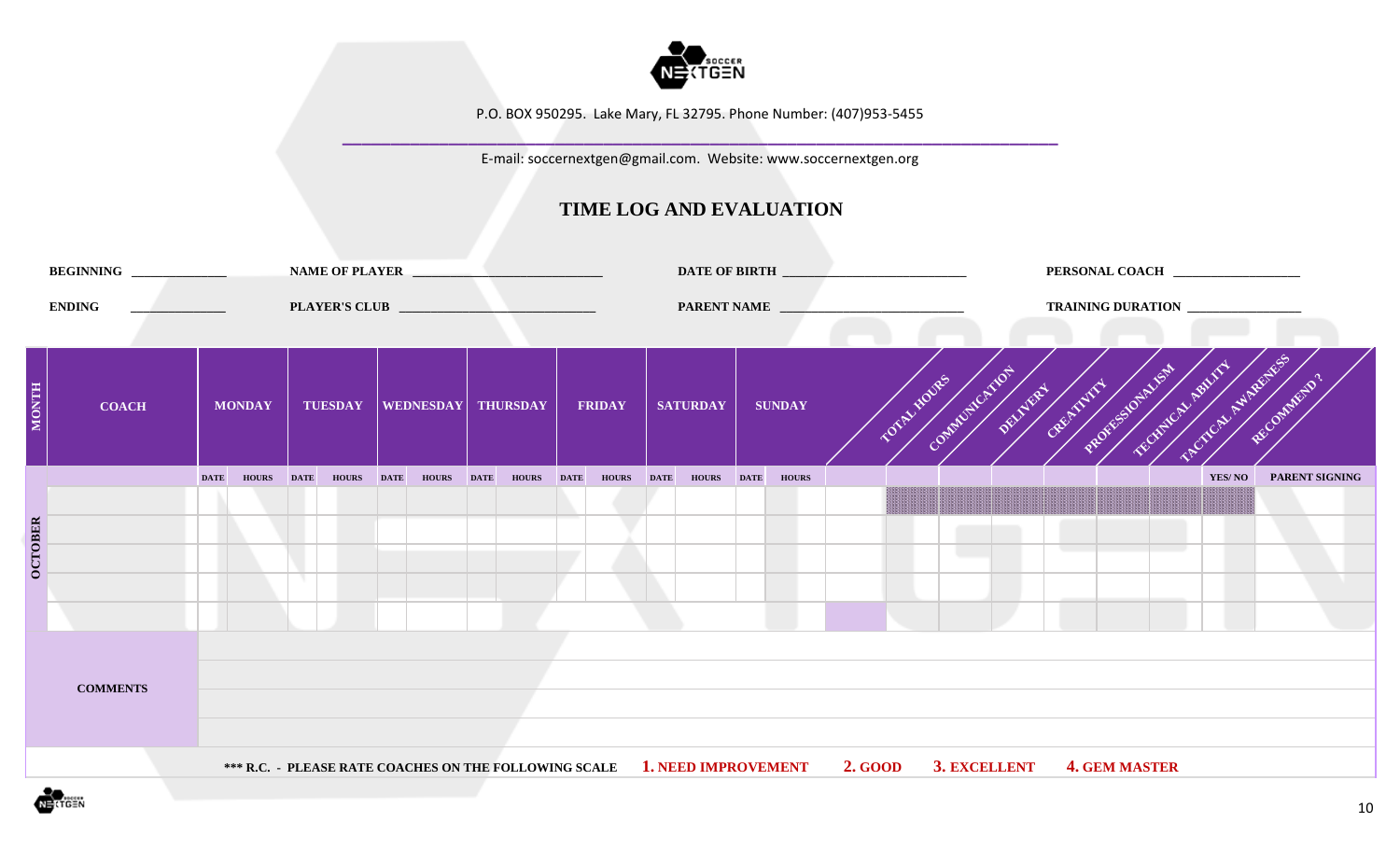

**\_\_\_\_\_\_\_\_\_\_\_\_\_\_\_\_\_\_\_\_\_\_\_\_\_\_\_\_\_\_\_\_\_\_\_\_\_\_\_\_\_\_\_\_\_\_\_\_\_\_\_\_\_\_\_\_\_\_\_\_\_\_\_\_\_\_\_\_\_\_\_\_\_\_** E-mail: soccernextgen@gmail.com. Website: www.soccernextgen.org

|              | BEGINNING ______________ |                                |               |             |                   |                           |             | NAME OF PLAYER    |               |                                                                           |             |               |                |            |              |  |                      | PERSONAL COACH ________________                                       |                       |
|--------------|--------------------------|--------------------------------|---------------|-------------|-------------------|---------------------------|-------------|-------------------|---------------|---------------------------------------------------------------------------|-------------|---------------|----------------|------------|--------------|--|----------------------|-----------------------------------------------------------------------|-----------------------|
|              | <b>ENDING</b>            | and the company of the company |               |             |                   |                           |             |                   |               | PARENT NAME                                                               |             |               |                |            |              |  |                      | TRAINING DURATION                                                     |                       |
| <b>MONTH</b> | <b>COACH</b>             |                                | <b>MONDAY</b> |             | <b>TUESDAY</b>    | <b>WEDNESDAY THURSDAY</b> |             |                   | <b>FRIDAY</b> | <b>SATURDAY</b>                                                           |             | <b>SUNDAY</b> |                | TOTALIDUES |              |  |                      | <b>POTTCAL MARKERS</b><br>DOMESTIC TRIVES OF THE REPORT OF THE OWNER. | RECOMMENTS .          |
|              |                          | <b>DATE</b>                    | <b>HOURS</b>  | <b>DATE</b> | <b>HOURS</b> DATE | <b>HOURS</b>              | <b>DATE</b> | <b>HOURS</b> DATE | HOURS DATE    | <b>HOURS</b>                                                              | <b>DATE</b> | <b>HOURS</b>  |                |            |              |  |                      | YES/NO                                                                | <b>PARENT SIGNING</b> |
|              |                          |                                |               |             |                   |                           |             |                   |               |                                                                           |             |               |                |            |              |  |                      |                                                                       |                       |
| NOVEMBER     |                          |                                |               |             |                   |                           |             |                   |               |                                                                           |             |               |                |            |              |  |                      |                                                                       |                       |
|              |                          |                                |               |             |                   |                           |             |                   |               |                                                                           |             |               |                |            |              |  |                      |                                                                       |                       |
|              |                          |                                |               |             |                   |                           |             |                   |               |                                                                           |             |               |                |            |              |  |                      |                                                                       |                       |
|              |                          |                                |               |             |                   |                           |             |                   |               |                                                                           |             |               |                |            |              |  |                      |                                                                       |                       |
|              | <b>COMMENTS</b>          |                                |               |             |                   |                           |             |                   |               |                                                                           |             |               |                |            |              |  |                      |                                                                       |                       |
|              |                          |                                |               |             |                   |                           |             |                   |               |                                                                           |             |               |                |            |              |  |                      |                                                                       |                       |
|              |                          |                                |               |             |                   |                           |             |                   |               |                                                                           |             |               |                |            |              |  |                      |                                                                       |                       |
|              |                          |                                |               |             |                   |                           |             |                   |               | *** R.C. - PLEASE RATE COACHES ON THE FOLLOWING SCALE 1. NEED IMPROVEMENT |             |               | <b>2. GOOD</b> |            | 3. EXCELLENT |  | <b>4. GEM MASTER</b> |                                                                       |                       |